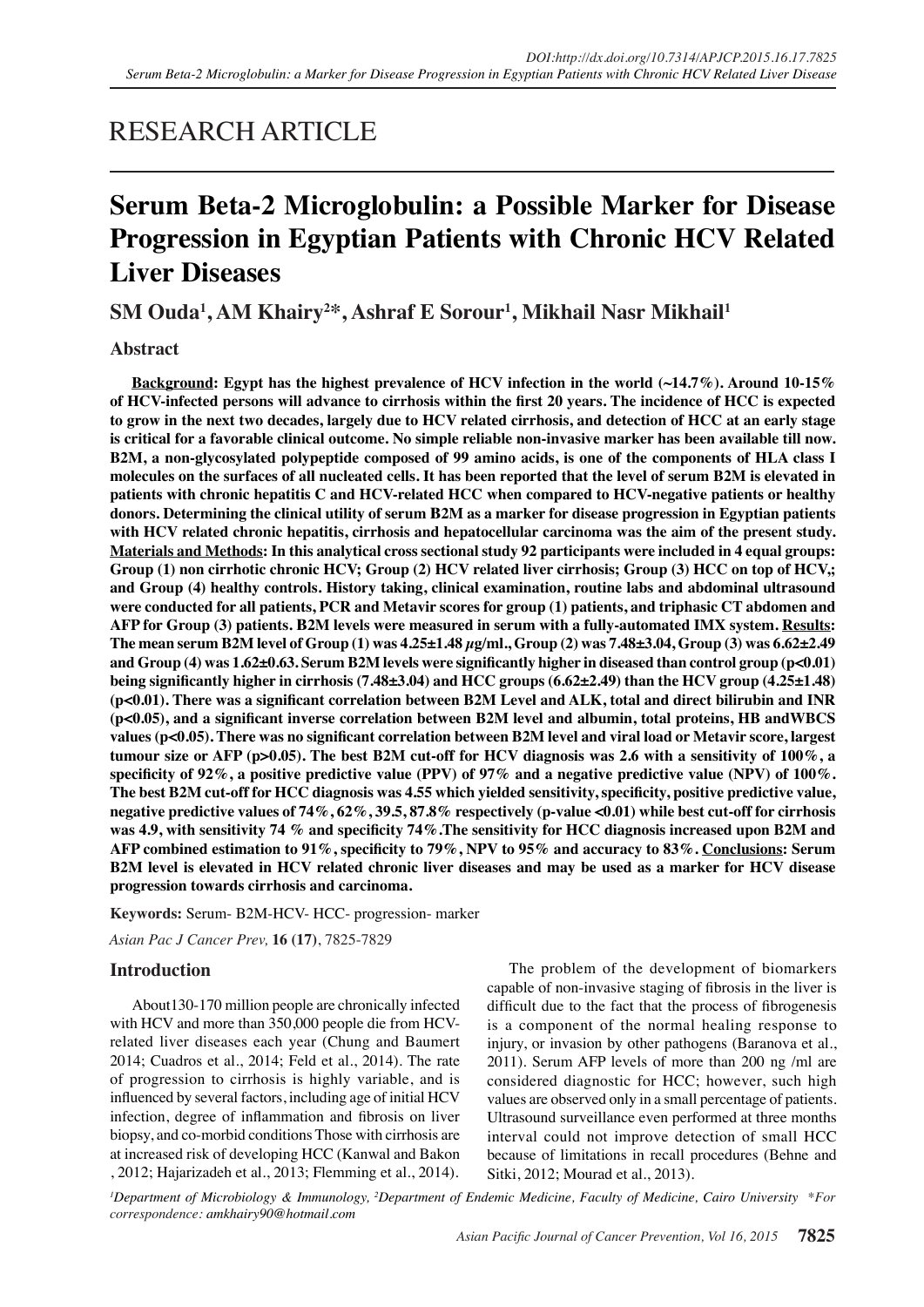#### *SM Ouda et al*

ß2 microglobulin (B2M) is an amino acid peptide, a component of MHC class I molecules, which are present on all nucleated cells that present self and non self antigens to cell surfaces. A high serum level of B2M was detected in many infectious diseases including HCV (Riolobos et al., 2013; Changhoon et al., 2015). Serum B2M was elevated in HCV patients and HCV-related HCC when compared to HCV-negative patients or healthy donors (Saito et al., 2010; Saleh, 2012; Huckans et al., 2014). Yet, other studies claim no true relation between serum B2M and disease progression (Tabayoyong and Zavazava , 2007 ).

### **Materials and Methods**

#### *Clinical samples*

A total of 92 blood samples (Group (1): 23 chronic HCV; Group (2): 23 cirrhotics on top of HCV, Group (3): 23 HCC on top of HCV, andGroup (4): 23 healthy controls) were withdrawn after informed consent from patients and volunteer visitors at the Department of Endemic Medicine, KasrAlainy Hospital (Cairo, Egypt) from April till October 2013. Laboratory tests were done in the Clinical pathology and Medical Microbiology and Immunology departments, Kasr Alainy, Cairo University.

All patients and healthy controls were HBsAg -ve, with normal urea and creatinine level, no history of autoimmune diseases or malignancies other than HCC. Patients with liver disease other than HCV such as acute hepatitis, metabolic hepatitis, and history of alcohol consumption or hepatotoxic drug use were excluded.

All subjects were subjected to full medical history taking, clinical examination, routine Laboratory investigations (CBC, Liver function tests, Kidney function tests, coagulation profile) and abdominal Ultrasound examination. HCV Quantitative PCR and Metavir score of fibrosis were obtained from Group (1) patients, Triphasic

CT abdomen and AFP were required to confirm HCC diagnosis in Group (3).

#### *Specimen collection, Preparation, and Storage*

 A volume of 10 ml of blood was withdrawn from each participant under complete aseptic conditions, divided equally into 2 volumes for the sake of routine laboratory investigations and serum separation by centrifugation. Each separated serum sample was divided into 4 aliquots to prevent repeated freezing and thawing of the same aliquot which may alter the results. Only clear, non haemolyzed serum samples were used. Sera were stored at -20°C till processing. Sera were brought to room temperature prior to testing. Frozen samples were completely thawed and mixed well prior to testing.

#### *ELISA Testings*

All serum samples were subjected to HBsAg detection using a commercial third generation enzyme immunoassay (Murex HBsAg Version 3, S. Africa), and HCV Ab detection using a commercial third generation enzyme immunoassay (Murex anti-HCV, version 4.0, S. Africa), based on enzyme immune assay (sandwich technique). The tests were done according to manufacturers' instructions.

#### *B2M Detection in serum*

B2M was estimated by the IMX ß2-MG assay using fully-automated IMX system (Abbott Laboratory, USA), based on the microparticle immunoassay (MEIA).

#### *Statistical methods*

Quantitative variables presented by number and percent. They were compared by chi-square or Fisher's exact test. These were presented by mean and standard deviation (SD) if normally distributed and by median and inter quartile range (IQR) if not normally distributed.

|  |  | Table 1. Demographic Data and Investigations for Studied Groups |  |  |
|--|--|-----------------------------------------------------------------|--|--|
|  |  |                                                                 |  |  |

| $Mean \pm SD$                          | <b>HCV</b>       | Cirrhosis         | <b>HCC</b>       | Controls         | P value   |
|----------------------------------------|------------------|-------------------|------------------|------------------|-----------|
| Age                                    | $42.2 \pm 8a$    | $54.8 \pm 7$ b    | $58.6 \pm 8b$    | $32.8 \pm 8c$    | < 0.01    |
| Sex(females)                           | $9(39.1\%)$      | $9(39.1\%)$       | $7(30.4\%)$      | $10(43.5\%)$     | >0.05     |
| Hb(g/L)                                | $13.7 \pm 1.7a$  | $10.7 + 2.2b$     | $11.2 \pm 2.3 b$ | $13.4 \pm 1.8a$  | <0.01     |
| RBCs (103/l)                           | $4.7 \pm 0.9a$   | $3.8 \pm 1.3 b$   | $3.7+0.95b$      | $4.8 + 0.64a$    | < 0.01    |
| WBCs (103/l)                           | $6.4 \pm 1.9c$   | $5.8 \pm 3.8$ c   | $5.5 \pm 2.1$    | $7.2 \pm 2c$     | >0.05     |
| Platelets (103/l)                      | $211 \pm 80a$    | $113 + 94b$       | $131 \pm 62b$    | $267 + 82c$      | <0.01     |
| $AST(15-37)$                           | $49\pm 38a$      | $58 + 35a$        | $79 + 40b$       | $24\pm8c$        | < 0.01    |
| $ALT(30-65)$                           | $56\pm44a$       | $40\pm21a$        | $51\pm28a$       | 17±6b            | >0.01     |
| <b>ALK</b>                             | $143 \pm 81a$    | $125 \pm 57a$     | $247 \pm 134$ b  | $75\pm20c$       | <0.01     |
| T.Bil(mg/dl)                           | $0.9 \pm .3a$    | $4.9 + 4.8$       | $2.8 \pm 3c$     | $0.4 \pm .2a$    | < 0.01    |
| $D.Bil$ (mg/dl)                        | $0.23 \pm .11a$  | $2.5 \pm 2.6$     | $1.4 \pm 1.9c$   | $0.08 \pm 0.05a$ | < 0.01    |
| Albumin $(g/l)$                        | $4.3 \pm .47a$   | $2.7 \pm .53 b$   | $3\pm.8b$        | $4.2 \pm .7a$    | <0.01     |
| T.Proteins                             | $7.5 \pm 0.8a$   | $6.5 \pm 0.9$     | $6.7 \pm 1.1$    | $7.8 \pm 0.6a$   | < 0.01    |
| <b>INR</b>                             | $1.2 \pm .3c$    | $1.5 \pm .4b$     | $1.3 \pm .3c$    | $1.1 \pm .08d$   | < 0.01    |
| Metavir A <sub>1</sub> /A <sub>2</sub> | 15,8             |                   |                  |                  | <b>NA</b> |
| Met. F1-2/F3                           | 14,9             |                   |                  |                  | NA        |
| $MELD < 20/ \ge 20$                    |                  | 14,9              |                  |                  | <b>NA</b> |
| $AFP$ (ng/L)                           | $8. \pm 3.21$    | $5.6 \pm 1.6$     | 1409.4±4174.8.   |                  | >0.05     |
| $HFL(n)$ S/M                           |                  |                   | 9,14             |                  | <b>NA</b> |
| $B2M$ ( $\mu$ g/ml)                    | $4.25 \pm 1.48a$ | $7.48 \pm 3.04 b$ | $6.62 \pm 2.49$  | $1.62 \pm .63c$  | <0.01     |

AST: Aspartate Transaminase; ALT: Alanine Transaminase; ALK: Alkaline Phosphatase; T. &D. Bil: Total& Direct Bilirubin; INR: International Normalization Ratio; S/M:Single/Multiple; All values are expressed in Mean ±SD; Different letters mean significant difference at the level of 0.05 or 0.01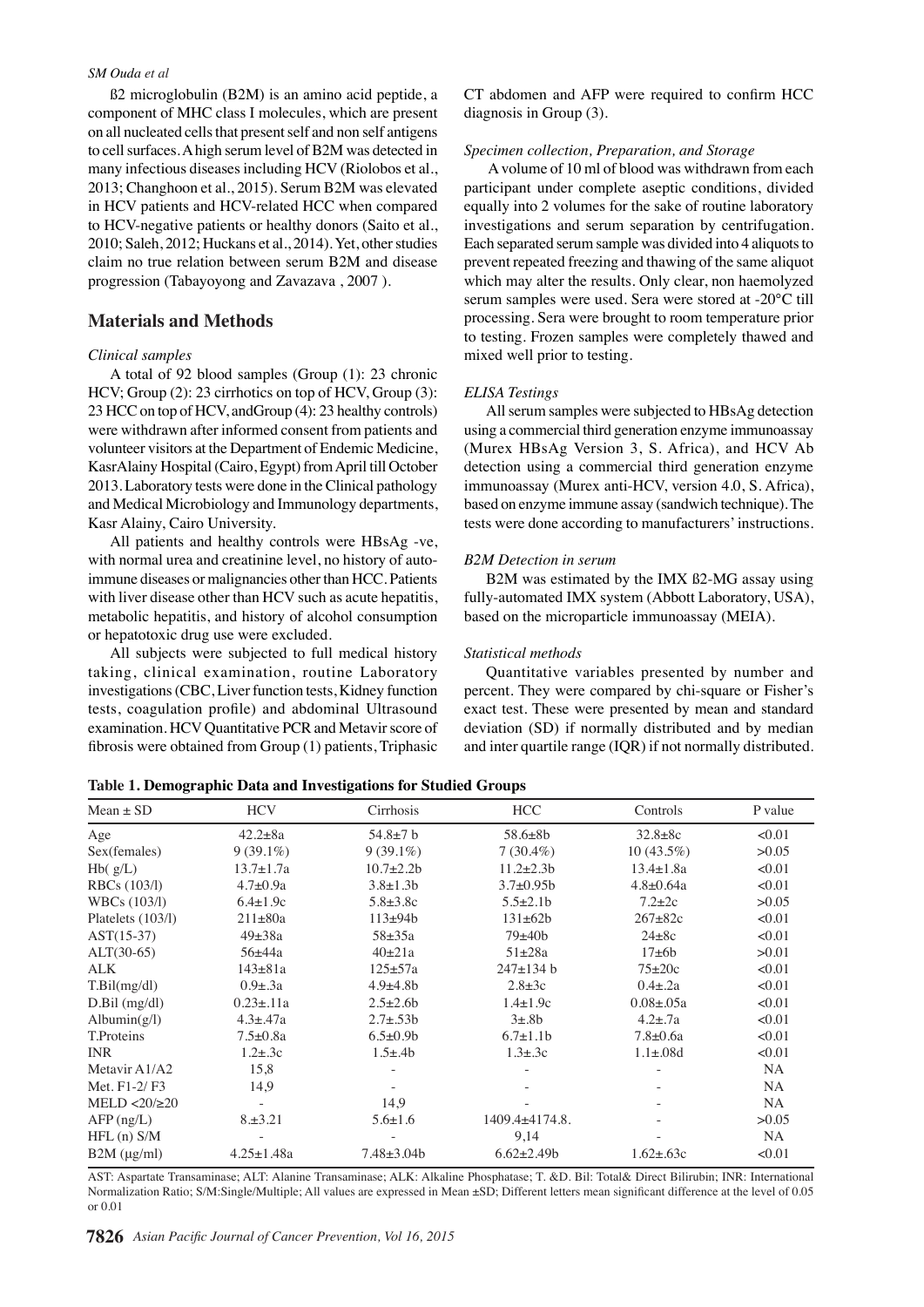Multiple groups were compared by ANOVA or Kruskill Wallis test respectively. Pearson or Spearman Correlations were used to correlate two continuous variables. Receiver operator characteristic (ROC) curve was constructed to assess B2 micro globulin in discriminating 2 groups. In all tests, p value was considered significant if less than 0.05.

# **Results**

## *Demographic data and investigations for studied groups are shown in Table (1)*

Serum B2M levels were significantly higher in diseased groups than in control group  $(p<0.01)$ , and significantly higher in Cirrhosis (7.48±3.04) and HCC groups  $(6.62\pm2.49)$  than HCV group  $(4.25\pm1.48)$  (p<0.01) (Figure 1).

There was a significant correlation between B2M level and age  $(p<0.01)$ . There was a significant inverse correlation between B2M level and Hb level, Platelet Count, serum albumin and total protein among the studied



**Figure 1. Serum B2M Levels of Studied Groups.**  Serum B2M levels were significantly higher in diseased than control group (p<0.01) being significantly higher in Cirrhosis  $(7.48\pm3.04)$  and HCC groups  $(6.62\pm2.49)$  than HCV group  $(4.25 \pm 1.48)$  (p<0.01)



Diagonal segments are produced by ties

**Figure 2. Diagnostic Performance of B2M for Chronic HCV Patients.** The best B2M cut-off for HCV diagnosis was 2.6 with sensitivity of 100%, specificity 92%, positive predictive value (PPV) 97% and negative predictive value( NPV) 100%



**ROC Curve** 

**Figure 3. Diagnostic Performance of B2M for Liver Cirrhosis.** AUC 0.81 (95% CI 0.71-0.92), P<0.01, best cut-off 4.9, at which sensitivity o.74 and specificity 0.74



Diagonal segments are produced by ties.

**Figure 4. Diagnostic performance of B2M for HCC. The best B2M cut-off for HCC diagnosis was 4.55 which yielded sensitivity, specificity, positive predictive value, negative predictive values of 74%, 62%, 39.5, 87.8% respectively (p value<0.01)**



**Figure 5. Diagnostic Performance of Combined B2M and AFP for HCC.** The sensitivity for HCC diagnosis increased upon B2M & AFP combined estimation to 91%, specificity to 79% , NPV to 95% and accuracy to 83%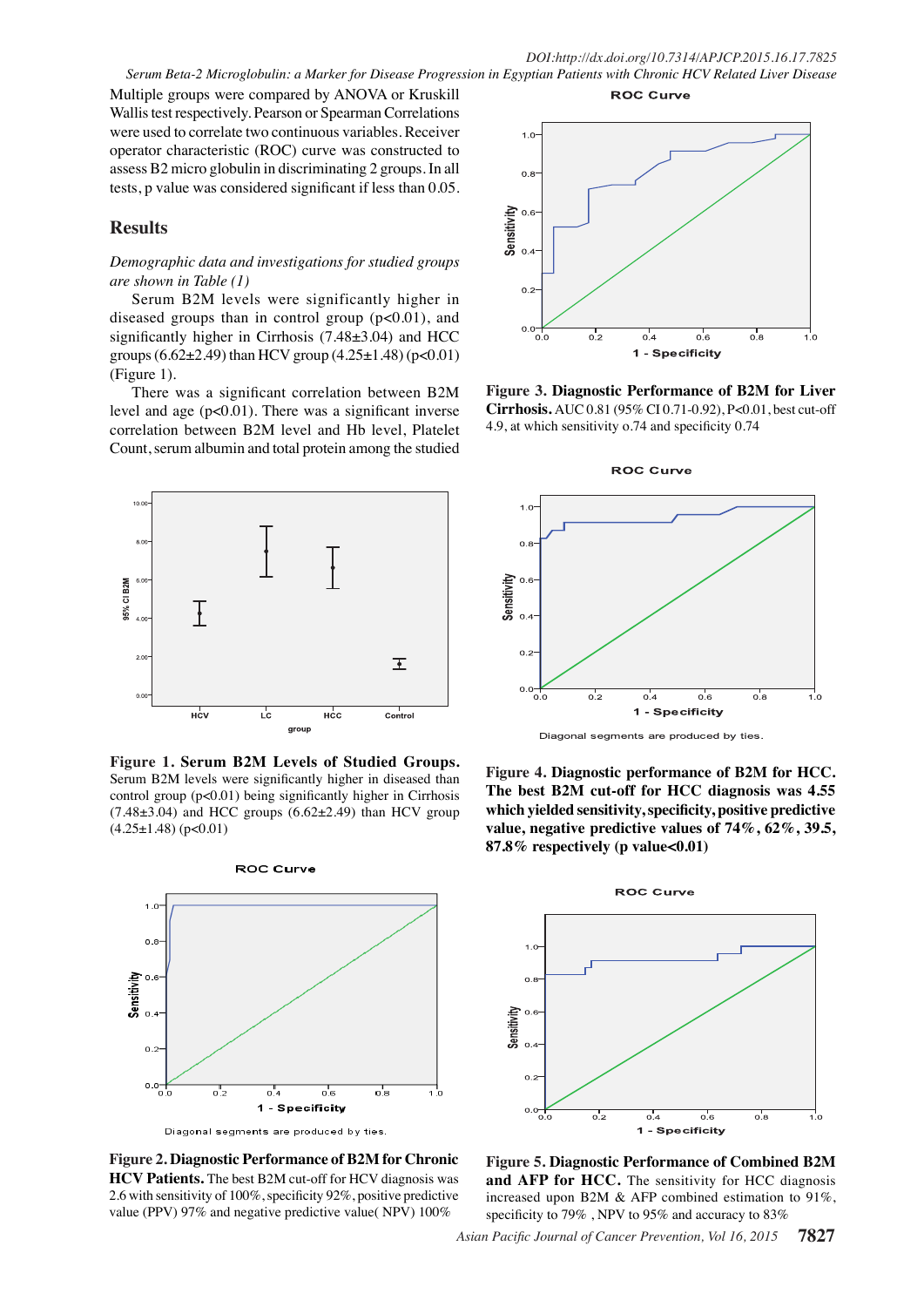#### *SM Ouda et al*

groups (p<0.01).There was a significant correlation between B2M level and INR level  $(p<0.01)$ , ALK ( $p<0.05$ ), total and direct bilirubin levels ( $p<0.01$  and p<0.05 respectively). There was no significant correlation between B2M level and viral load or Metavir score in HCV group (p>0.05). No significant correlation between B2M level and tumor size or AFP in HCC Group (p>0.05) was noted.

## *Performance characteristics of B2M in studied patients*

By categorizing patients into normal and diseased Performance Characteristics of B2M in diagnosis of the HCV related diseases was plotted (Figure 2). At cut-off value of 2.6, the AUC was 0.99 with sensitivity of 100%, specificity 92%, positive predictive value (PPV) 97% and negative predictive value (NPV) 100%.

By categorizing patients into cirrhotics and non cirrhotics, Performance Characteristics of B2M in diagnosis of the HCV related cirrhosis was plotted (Figure 3). At cut-off value of 4.9; the AUC was 0.81 with sensitivity of 74%, specificity 74%.

By categorizing the patients HCC *vs* non HCC Figure (4), ROC analysis of serum B2M was performed to determine its diagnostic accuracy for HCC.AUC was 0.74,the best cutoff was 4.55 which yielded sensitivity, specificity, positive predictive value, negative predictive values of 74%, 62%, 39.5, 87.8% respectively (p value<0.01).

#### *Value of combined B2M and AFP in HCC diagnosis*

The AUC increased significantly to 0.93 upon combined B2M / AFP estimation (P<0.01) for HCC diagnosis (Figure 5). The sensitivity, specificity, negative predictive value and accuracy of this combination were 91%, 79%, 95% and 83% respectively.

### **Discussion**

Serum markers have been proposed as a simple and convenient means to estimate chronic liver disease progression.Although some markers may be effective, the clinical utility of these markers is still limited (Behne and Sitki,2012) .Detecting simple, non invasive, accurate and reliable marker that is linked to clinically important milestones in liver disease progression, such as cirrhosis and HCC, is currently an area of active investigation (Chatterjeea and Mitra 2015).

In the current study, the aim was to assess the possible role of serum B2M level as a marker of disease progression in Egyptian patients with chronic HCV related liver disease.

Serum B2M levels were significantly higher in patients than control group (p<0.001). This finding goes with Huckans et al. (2014) who conducted a study on altered expression of peripheral immune factors associated with neuro-psychiatric symptom severity in adults with and without chronic hepatitis C virus infection, and found that B2M levels were higher in in adults with hepatitis C virus  $(n=39)$  than those without  $(n=40)$  ( $p<0.001$ ). This might be attributed to the increased endogenous production of interferons and/or other cytokines associated with viral

infection. High serum B2M level is associated with an activated immune response and release by activated lymphocyte (T4/T8 cells), so increase in its level might indicate increasing HCV replication- related cell death. In HCV chronicity, many differentially expressed genes involved in the pathways of immune system, fibrosis, proliferation, cell growth, and apoptosis have been found to be up- regulated, including major histo-compatibility, and B2M genes (Kim and Wang, 2003; Elgendy et al., 2005; Khaled et al., 2012; Saleh, 2012).

Serum B2M levels were significantly higher in HCC group  $(6.62\pm2.49)$  than chronic HCV group  $(4.25\pm1.48)$ (p<0.01). Other studies reported high serum B2M in HCC patients on top of chronic HCV and suggested that the B2M in plasma could be used as an early marker to detect imaging-invisible HCC (Maliguarnera et al., 2000; Migliaresia et al., 2000; Saito et al., 2010). In histologically normal liver, HLA class1 antigens were mainly expressed on liver sinusoidal lining cells rather than on hepatocytes (Asanza et al., 1997). The reason why the phenomenon that histologically normal hepatocytes have no or only weak HLA class1 antigens expression though liver cancer cells strongly express HLA class antigens, may be related to the unique lymphocytes distribution in liver and NK-cell escape. About 31% of the liver resident lymphocytes are NK cells. Therefore, re-expression or enhanced expression of HLA class1 antigens on HCC cells would be helpful for inhibiting the non-specific cytotoxicity of NK cells through their inhibitory KIR receptors (Huang, 2002).

In the current study there was a significant correlation between B2M level and age  $(p<0.01)$ . This goes with Hamidreza et al. (2013) who reported that serum B2M values are dependent on age in patients with chronic active hepatitis which may be due to dysfunction of the liver.

A significant correlation was found between B2M level and some biochemical parameters (ALK, bilirubin and INR) in the study groups  $(p<0.05)$ . A significant inverse correlation was found between B2M level and serum Albumin ,Total proteins, Hb level, WBCs count, and Platelet count in the study groups (p<0.05). However, No significant correlation was found between B2M and viral load among group 1 patients (p>0.05). This goes with Asanza et al. (1997) who performed a study on 32 cases to assess the immune-histochemical evidence of immune-pathogenetic mechanisms in chronic hepatitis C recurrence after of liver transplantation, and reported that in severe hepatic inflammation, high numbers of activated cytotoxic T cells were found along with marked hepatocellular expression of B2M. Yet, the level of viremia did not correlate with the degree of liver damage.

In this study, no significant correlation was found between B2M and the Metavir score in group1 patients (p>0.05). This doesn't go with Quiroga et al. (1994) who found significant correlations between beta 2-microglobulin concentration and Knodell's index  $(r=0.638, P=0.00045)$ , the score of piecemeal necrosis  $(r=0.572, P=0.0023)$ , and the degree of fibrosis (r=0.527, P=0.0056) in their HCV patients than healthy group. This difference in the results may be due to genotypic variation among study subjects that has an influence on HCV core Ag level as reported by Agha et al. (2004) where they